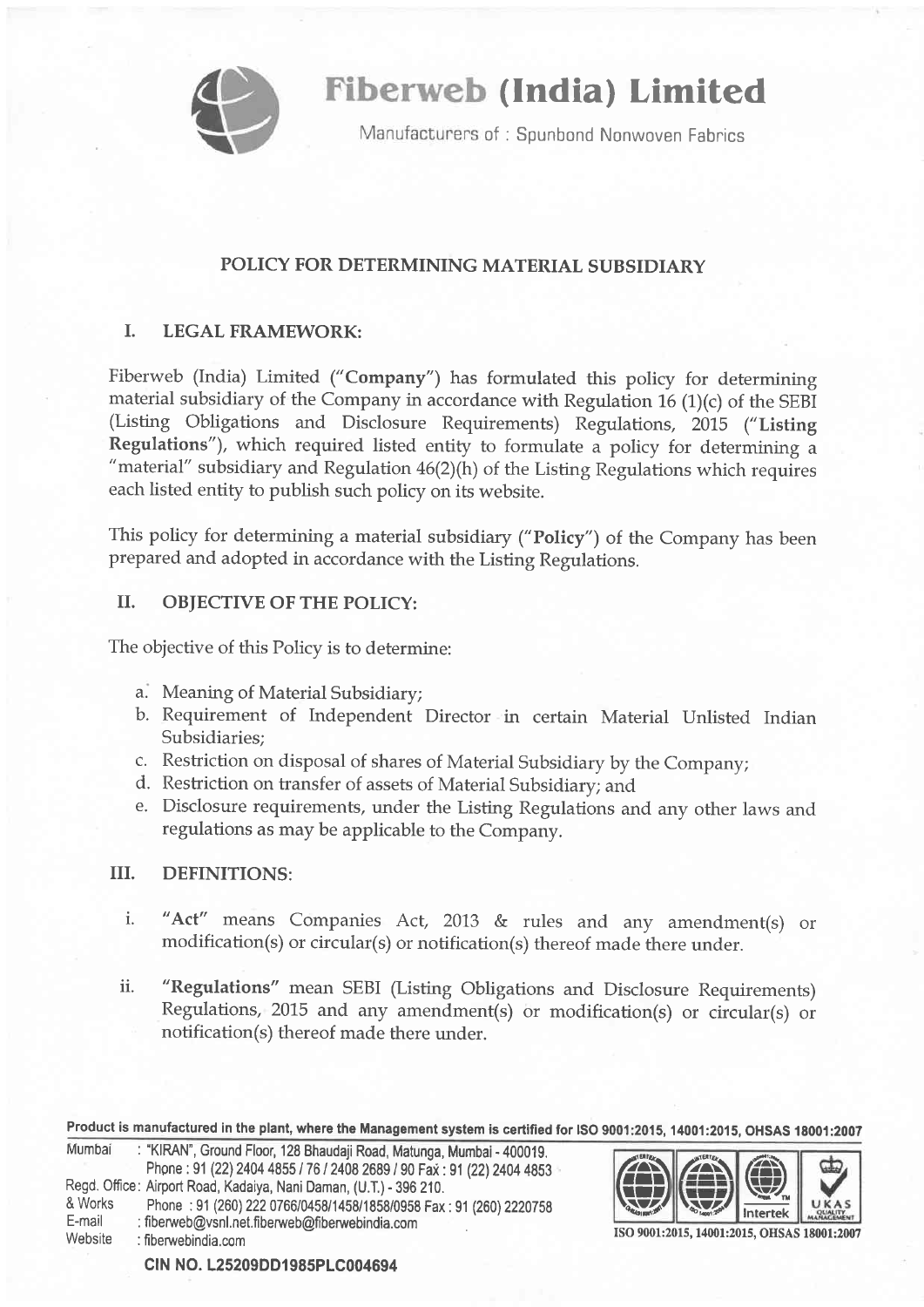- iii. "Board" or "Board of Directors" shall mean the board of directors of the Company.
- lv. "Holding Company" Pursuant to Section 2(46) of the Act, Holding Company, in relation to one or more other companies, means a company of which such companies are Subsidiaries Companies.

Explanation: For the purposes of this clause, the expression "company" includes any other body corporate.

- "subsidiary Company or subsidiary" Pursuant to section 2(87) of the Act: Subsidiary or Subsidiaries in relation to any other company (that is to say the Holding Company), means a company in which the holding companyv.
	- i. Controls the composition of the Board of Directors
	- ii. Exercise or controls more than one half of the total voting power either at its own or together with one or more of its Subsidiary Companies:

Provided that such class or classes of holding companies as may be prescribed shall not have layers of Subsidiaries beyond such numbers as may be prescribed.

Explanation: For the purpose of this definition:

- a. A company shall be deemed to be a subsidiary Company of the Holding Company even if the control referred to in clause (i) or (ii) above is of another Subsidiary Company of the Holding Company;
- b. The composition of a company's Board of Directors shall be deemed to be controlled by another company if that other company by exercise of some power exercisable by it at its discretion can appoint or remove all or <sup>a</sup> majority of the directors;
- c. The expression "company" includes body corporate;
- d. "layer" in relation to a Holding Company means its subsidiary or Subsidiaries.
- "Material Subsidiary" means a subsidiary, whose income or net worth exceeds \*ten percent of the consolidated income or net worth respectively, of the listed entity and its subsidiaries in the immediately preceding accounting year. vl.

\*Substituted ibid for the word "twenty", w.e.f. 1.4.2019.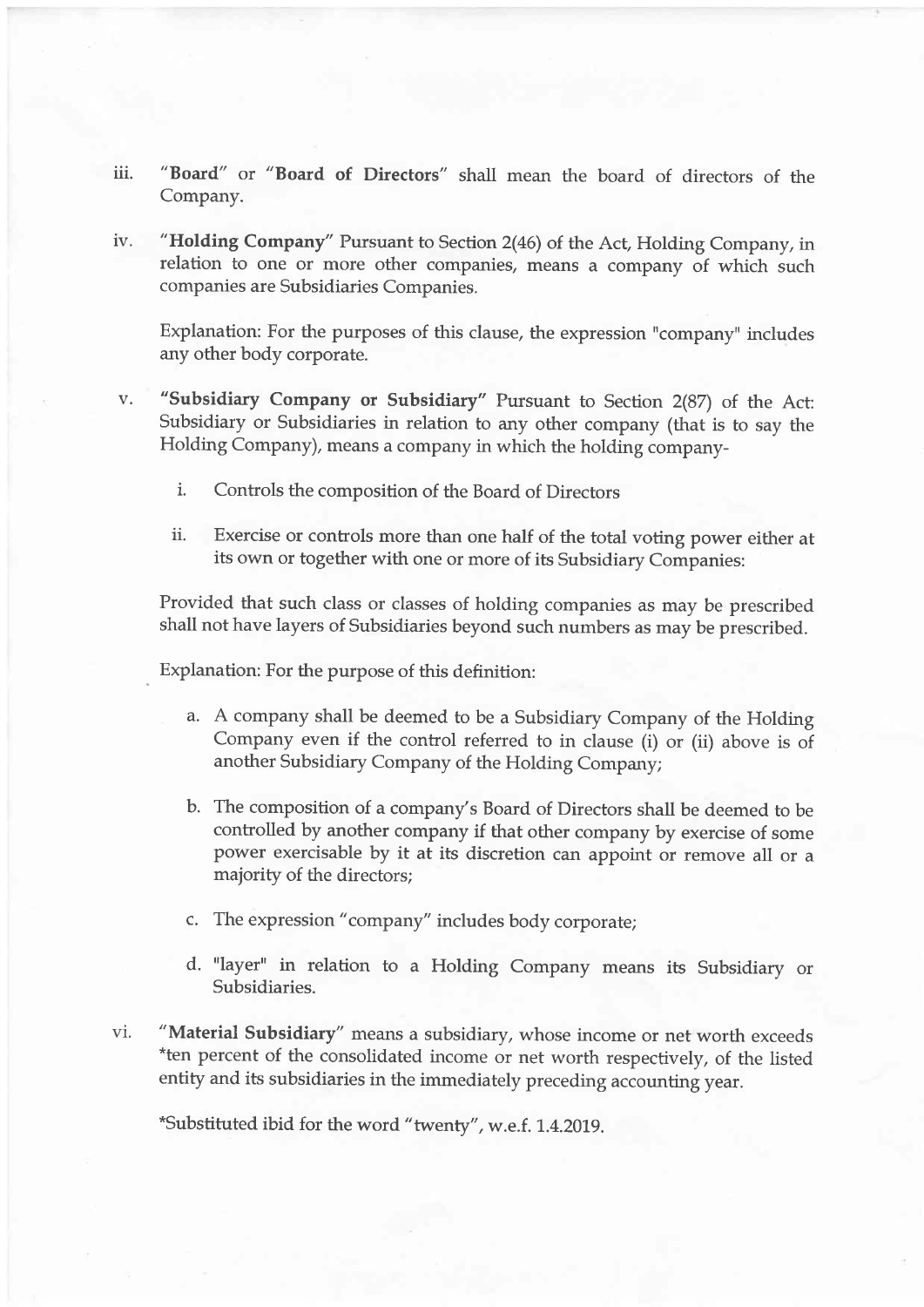- vii. "Material Unlisted Subsidiary" means an unlisted Material Subsidiary.
- viii. "Control" shall include the right to appoint majority of the directors or to control the management or policy decisions exercisable by a person or persons acting individually or in concert, directly or indirectly, including by virtue of their shareholding or management rights or shareholder agreements or voting agreements or in any other manner.
- ix. "Significant Transaction and Arrangement" means any individual transaction or arrangement that exceeds or is likely to exceed 10% of the total revenues or total expenses or total assets or total liabilities, as the case may be, of the Material Unlisted Subsidiary for the immediately preceding accounfing year.
- x. "Unlisted Subsidiary" means an unlisted Subsidiary of the Company.
- xi. "Audit Committee" means the committee formed under Section 177 of the Companies Act, 2013 and/or under Regulation 18 of the Regulations.
- xl1. "Independent Director" shall have the meaning given to it in the Companies Act, 2013.

#### IV. APPLICABILITY:

The Policy is applicable on Fiberweb (India) Limited and its Material Subsidiary(ies).

# V. PROVISIONS WITH REGARD TO MATERIAL SUBSIDIARY:

1. Restriction on disposal of shares of material subsidiary by the Company:

The Company shall not dispose of shares in its Material Subsidiary which would reduce its shareholding (either on its own or together with other Subsidiaries) to less than fifty percent (50%) or cease the exercise of control over the subsidiary without passing a special resolution in a general meeting of its shareholders except in cases where such divestment is made under a scheme of arrangement duly approved by a court/tribunal.

### 2. Restriction on disposal of assets of material subsidiary:

Selling, disposing and leasing of assets amounting to more than twenty percent (20%) of the assets of the Material Subsidiary on an aggregate basis during a